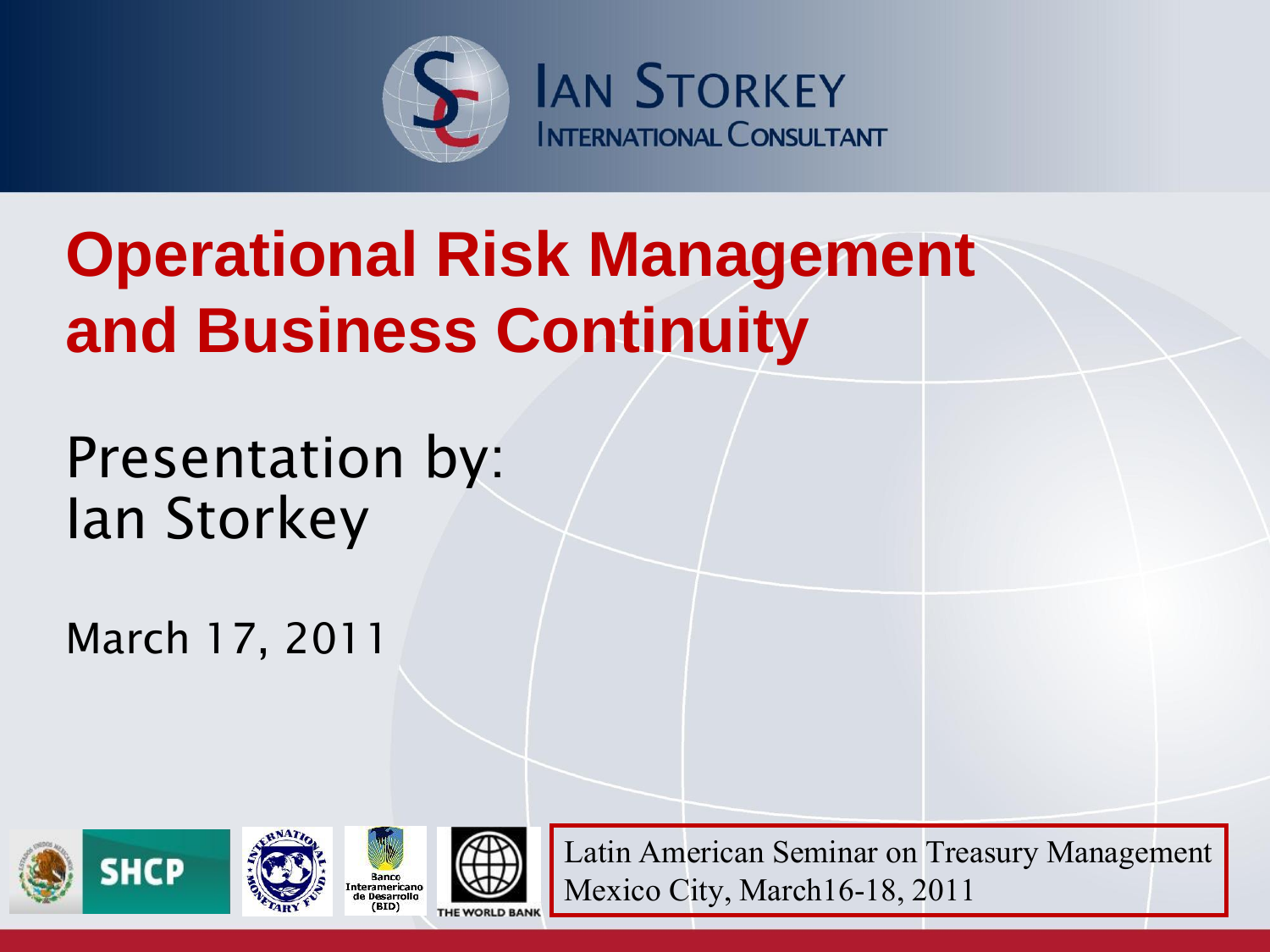## ORM & BCP – Why Necessary?

#### **ORM Govt Cases**

- Anglo Leasing Affair in Kenya (2004)
- Orange County (1994)
- Hammersmith & Fulham Council (1989)





#### **Costs can be high, reputation is at risk, but government's finances are critical, particularly in the case of a major incident such as a regional or national disaster** Mexico, Sep 1985 Chile, Feb 2010

#### **BCP Facts**

• Over one third of businesses that suffer a significant, though not necessarily catastrophic, business interruption are no longer in business within two years of the event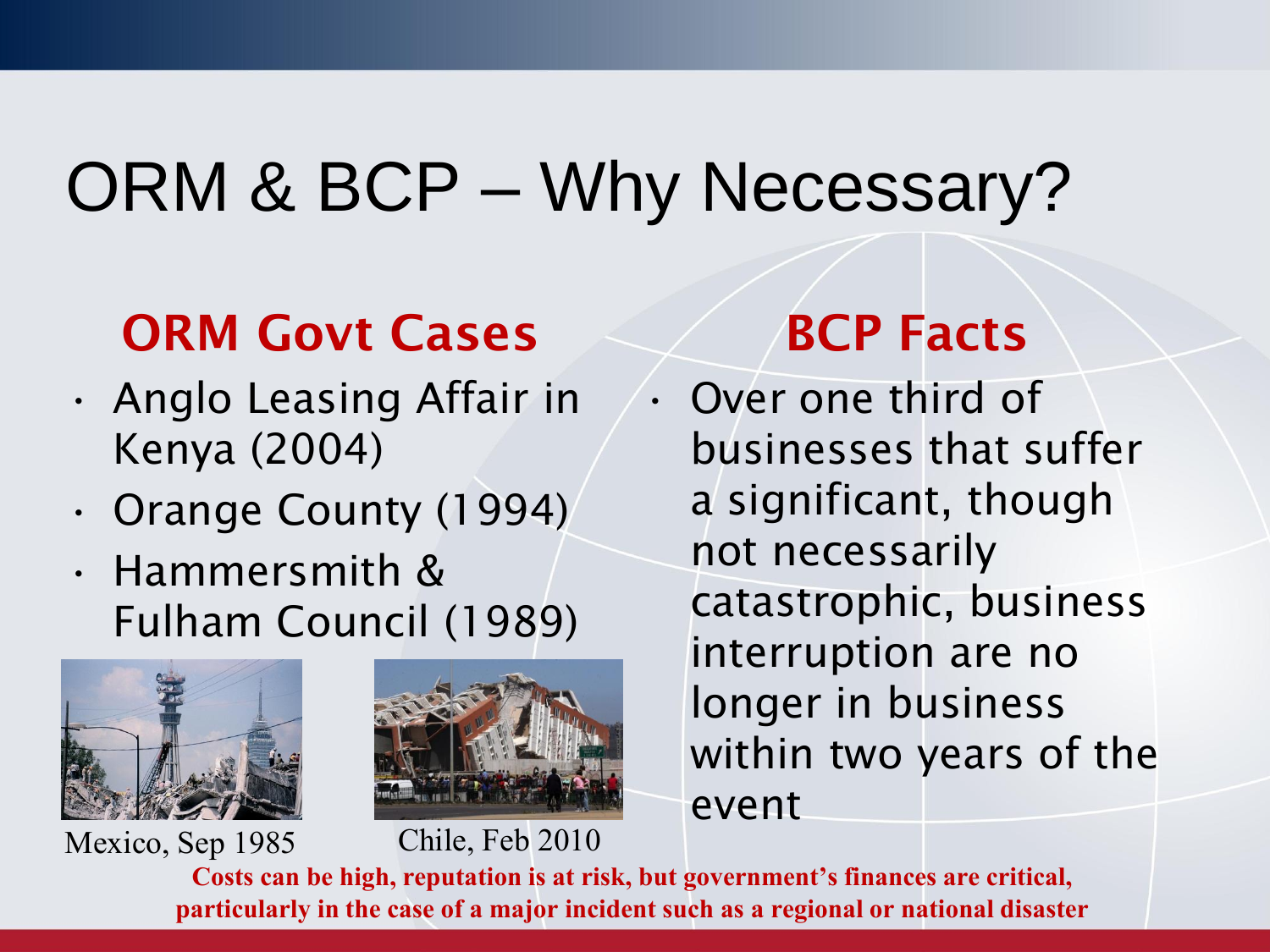## ORM & BCP – Why Not Addressed?

- **Mainly executive neglect:**
	- "it won't happen to me" is alive and well
	- inadequate resource allocation
	- low priority
	- responsibility delegated
	- project versus program
	- relative lack of regulatory pressure

• **How well prepared is your Treasury?**

- $-$  do you have a full business continuity and disaster recovery plan?
- has the BCP been tested in the last 12 months?
- is your BCP managed by IT or risk management?
- is business continuity viewed within an ORM framework?

**Central Banks are normally better prepared than Ministry of Finance, have a recovery infrastructure and alternate site, and regularly test – maybe the central bank can assist the Ministry of Finance**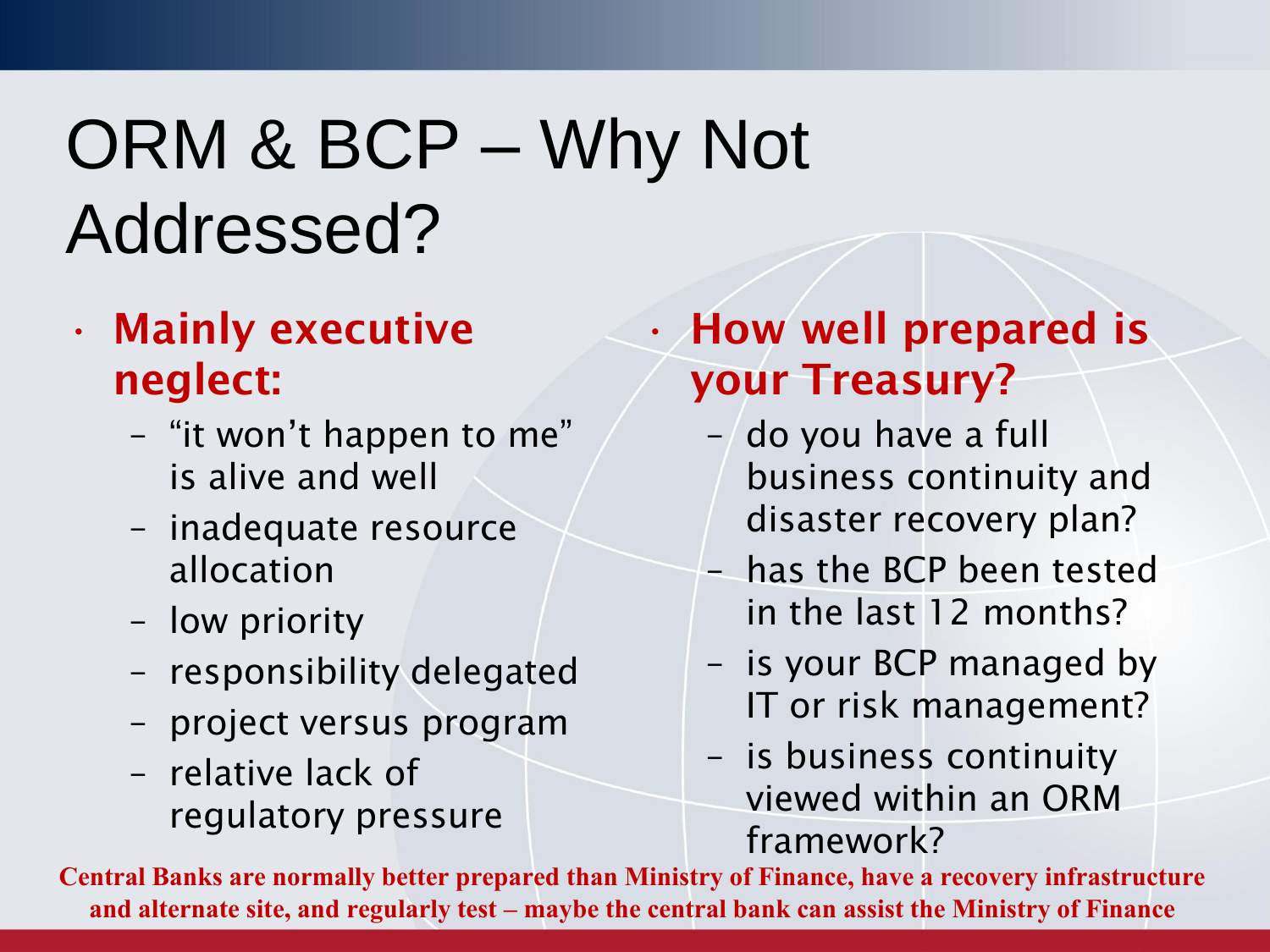## Operational Risk Management

**The risk of loss resulting from inadequate or failed internal processes, people and systems or from external events**

- definition explicitly includes legal risk, but excludes strategic and reputation risk
- has been applied to government debt management in publication by World Bank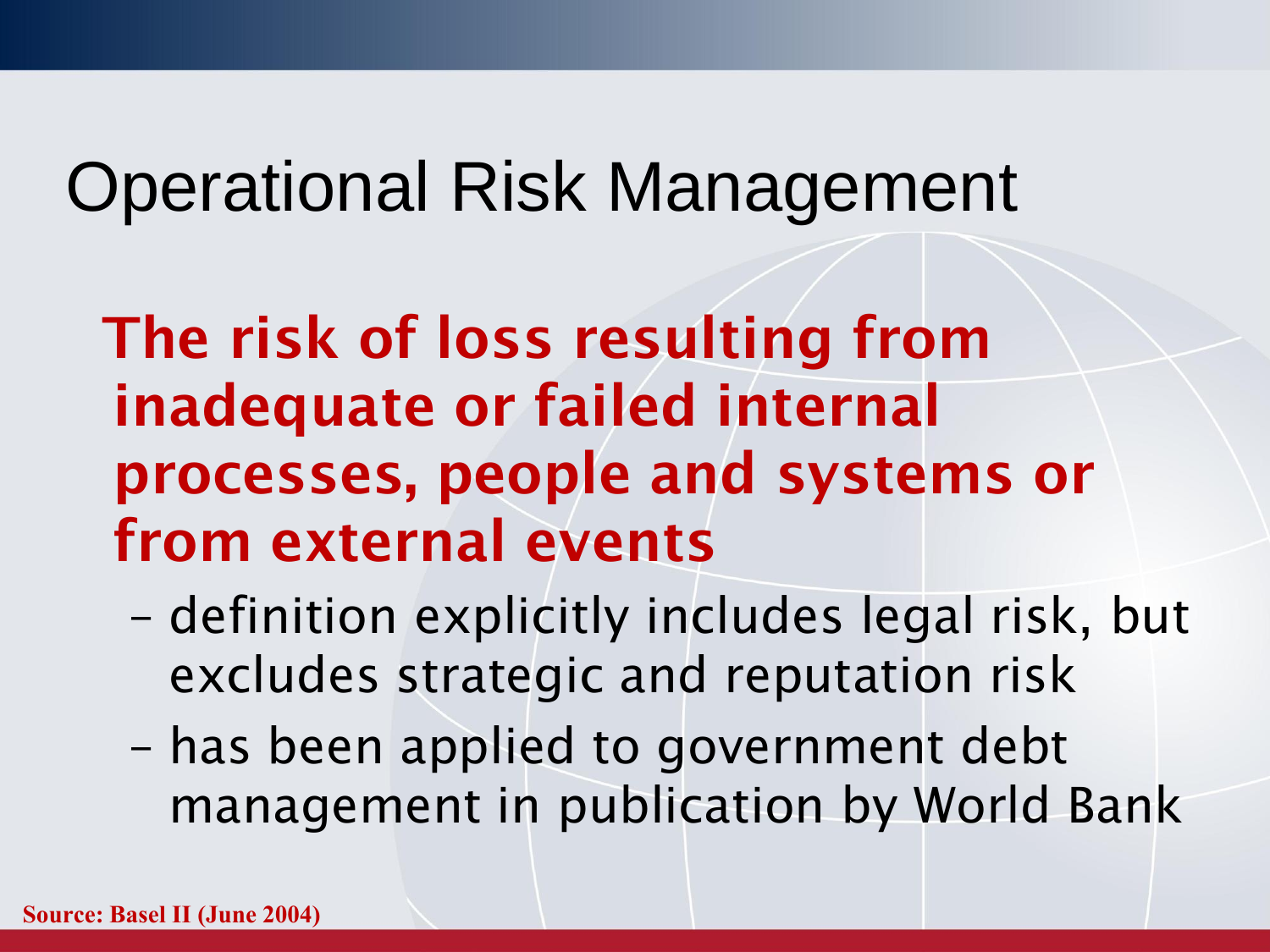# Operational Risks for Treasury Management

| <b>INFRASTRUCTURE AND TECHNOLOGY FAILURES</b>                          |                                                                         |                                                                                               |  |  |  |  |
|------------------------------------------------------------------------|-------------------------------------------------------------------------|-----------------------------------------------------------------------------------------------|--|--|--|--|
| Power failure                                                          | Hardware failure                                                        | Sabotage                                                                                      |  |  |  |  |
| Data corruption including viruses                                      | LAN/WAN/Intranet/ Internet<br>failure                                   | Internal flood (sprinklers, pipes)                                                            |  |  |  |  |
| Voice network failure                                                  | Theft of equipment                                                      | Theft of data/information                                                                     |  |  |  |  |
| Poor maintenance                                                       | Accidental damage                                                       |                                                                                               |  |  |  |  |
| <b>INCIDENTS WHERE ACCESS TO PREMISES IS DENIED</b>                    |                                                                         |                                                                                               |  |  |  |  |
| Flooding or a fire concern                                             | Health and safety violation                                             | Hazardous chemicals accident                                                                  |  |  |  |  |
| Gas or chemical leak                                                   | Industrial action or riot                                               | Bomb or terrorist threat                                                                      |  |  |  |  |
| Building fire or explosion                                             | Internal/external flood                                                 | Sabotage or terrorism                                                                         |  |  |  |  |
| <b>KEY SERVICE PROVIDERS OR RESOURCE FAILURES DEPENDENCIES</b>         |                                                                         |                                                                                               |  |  |  |  |
| Failure of key service providers<br>(telephone, internet, banking etc) | Third party providers (Central Bank<br>and other outsourced operations) | Impact of incident on critical teams<br>or groups (travel, food poisoning,<br>group incident) |  |  |  |  |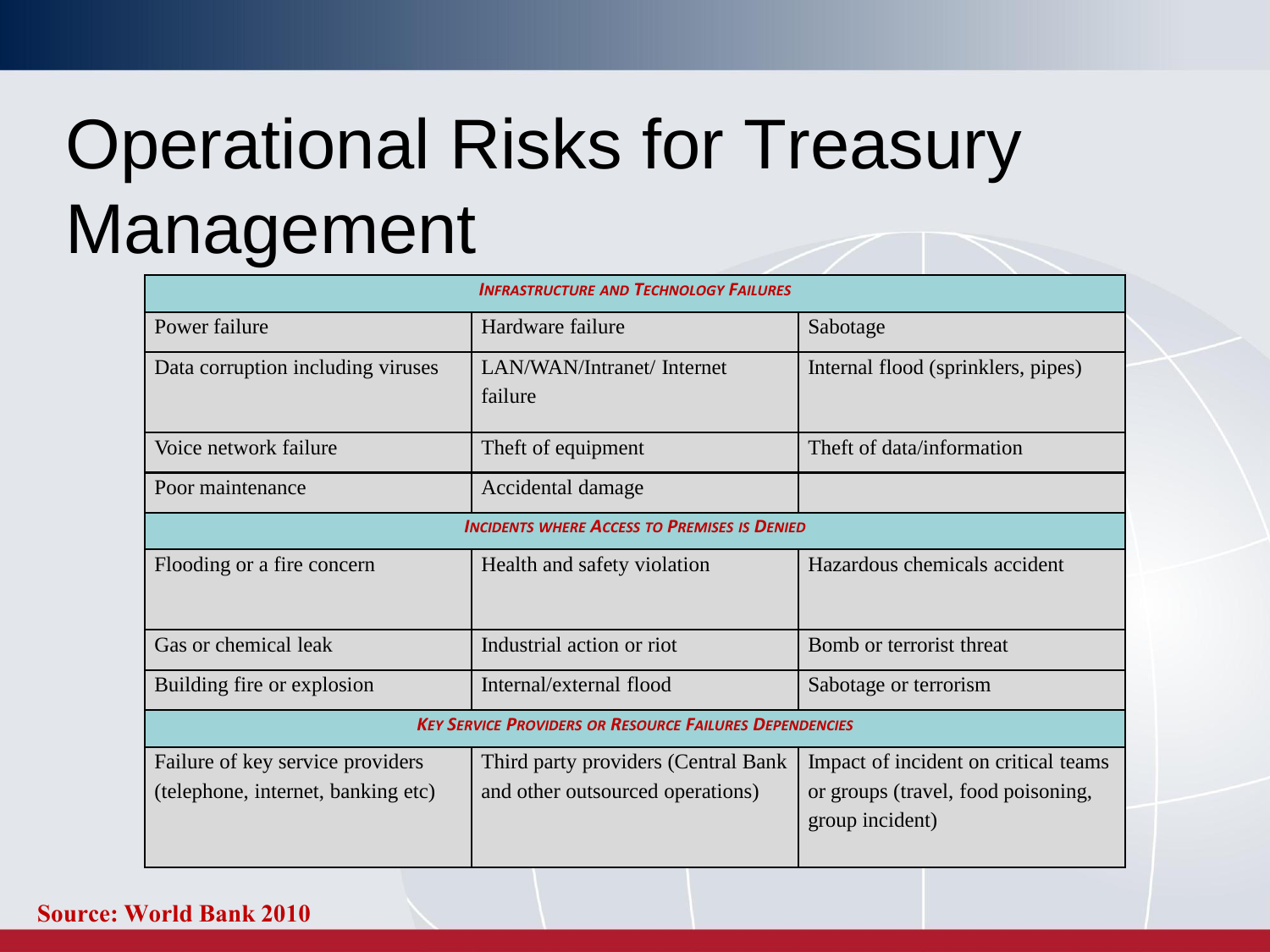# Operational Risks for Treasury Management

| <b>STAFF, MANAGEMENT AND RELATED HUMAN FAILURES</b> |                                                                                |                                      |  |  |
|-----------------------------------------------------|--------------------------------------------------------------------------------|--------------------------------------|--|--|
| Human error (which may be due to poor               | Poor training or inadequate                                                    | Failure to follow code of conduct or |  |  |
| training or inadequate supervision)                 | supervision (which may lead to                                                 | conflict of interest guidelines      |  |  |
|                                                     | human error or execution of                                                    |                                      |  |  |
|                                                     | unauthorized transactions)                                                     |                                      |  |  |
| Lack of policy guidance (which may                  | Poor understanding of risk                                                     | Poorly specified delegations (which  |  |  |
| lead to poor decisions or unauthorized              | environment (which may lead to                                                 | may lead to execution of             |  |  |
| activities)                                         | unnecessary or unknown risks)                                                  | unauthorized transactions)           |  |  |
| Failure to follow or adhere to                      | Key person risk (which may lead to                                             | Fraudulent, corrupt or dishonest     |  |  |
| administrative practices (which may lead            | human error when key person is                                                 | practices (which may lead to         |  |  |
| to processing errors)                               | absent)                                                                        | financial loss and political         |  |  |
|                                                     |                                                                                | embarrassment)                       |  |  |
|                                                     | <b>FAILURE TO MEET STATUTORY, LEGAL, HUMAN RESOURCES AND OTHER OBLIGATIONS</b> |                                      |  |  |
| Legal/statutory obligations (e.g.                   | Management directives (e.g.                                                    | Procedures manuals and delegated     |  |  |
| compliance with loan agreements)                    | internal policies and procedures)                                              | authorities                          |  |  |
| Reporting obligations (e.g. to higher               | Contractual obligations (e.g. debt                                             | Health and safety regulations (e.g.  |  |  |
| authorities and international institutions)         | service obligations)                                                           | national workplace laws or           |  |  |
|                                                     |                                                                                | regulations)                         |  |  |
|                                                     | <b>MAJOR NATURAL AND REGIONAL DISASTERS</b>                                    |                                      |  |  |
| Earthquake                                          | Severe flooding                                                                | Tsunami                              |  |  |
| Volcanic eruption                                   | Severe fires                                                                   | Civil disturbance or terrorism       |  |  |
| <b>Source: World Bank 2010</b>                      |                                                                                |                                      |  |  |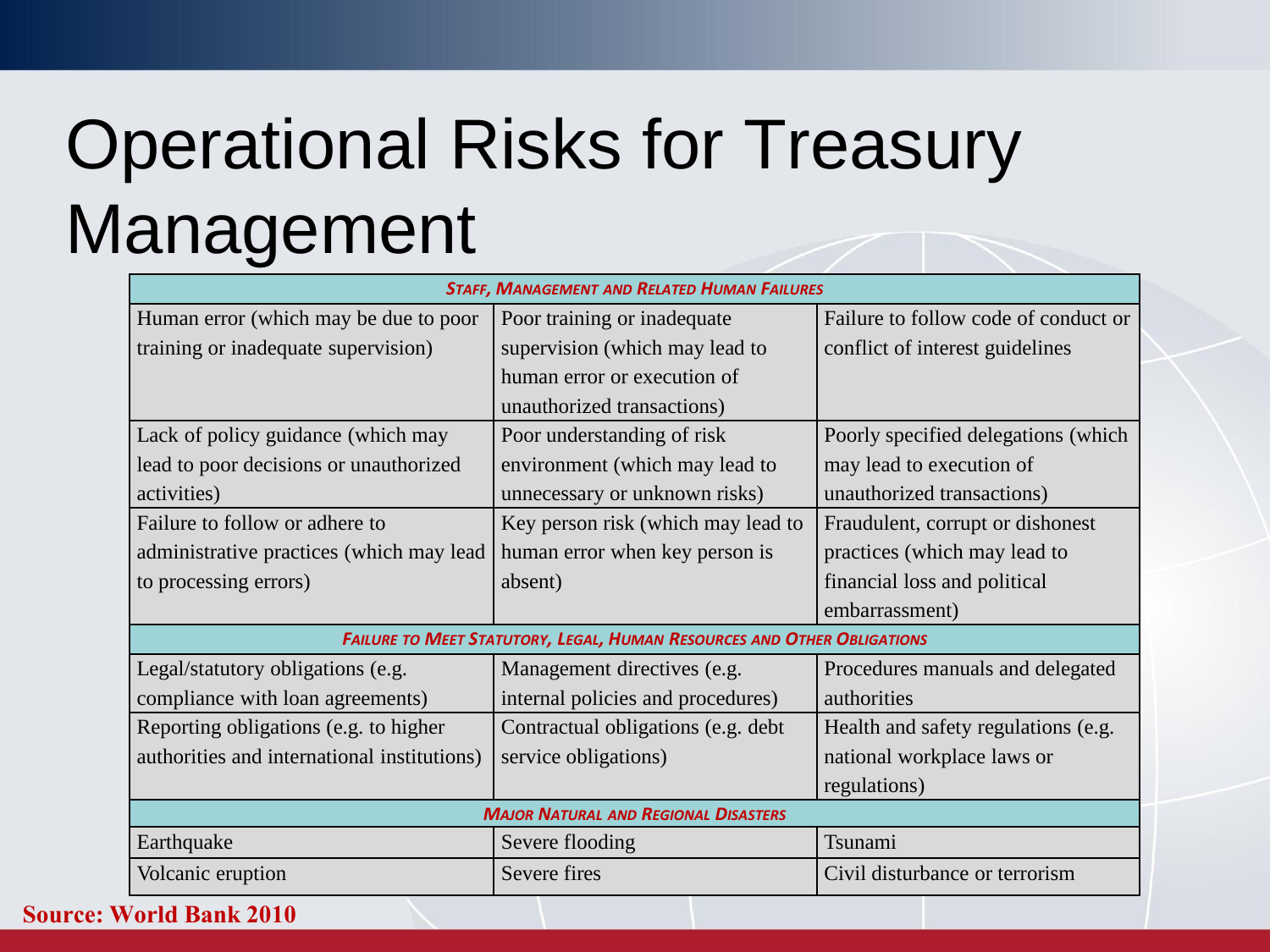### Six-Step ORM Framework



**Source: World Bank 2010**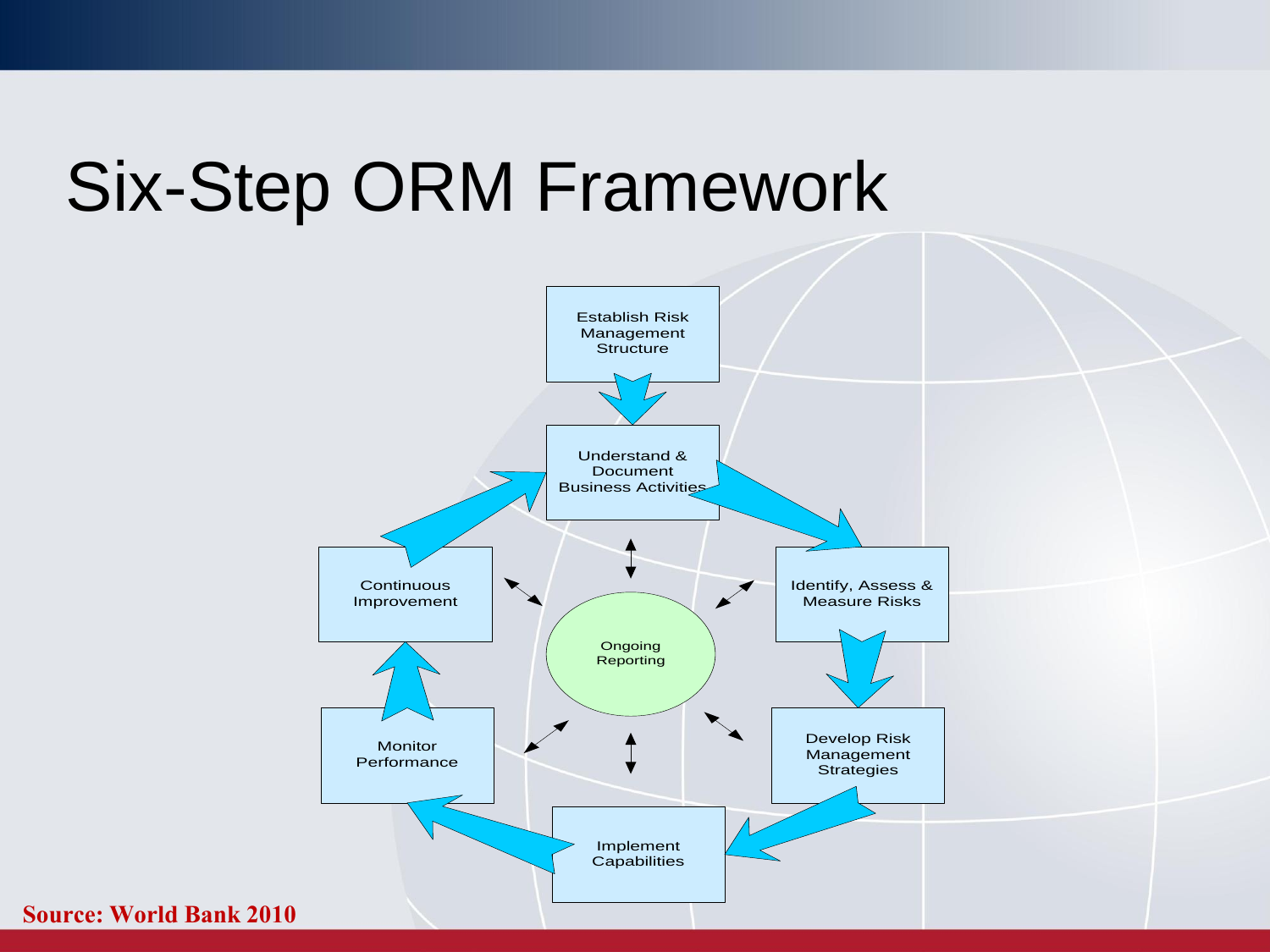### Probability and Impact

|                                                               | Low<br><b>Impact</b> | <b>Medium</b><br><b>Impact</b> | High<br><b>Impact</b> | <b>Very-High</b><br><b>Impact</b> |
|---------------------------------------------------------------|----------------------|--------------------------------|-----------------------|-----------------------------------|
| <b>Very-High</b><br><b>Probability</b><br>(almost<br>certain) | VHpLi                | <b>VHpMi</b>                   | <b>VHpHi</b>          | <b>VHpVHi</b>                     |
| High<br><b>Probability</b><br>(probable)                      | HpLi                 | HpMi                           | HpHi                  | <b>HpVHi</b>                      |
| <b>Medium</b><br><b>Probability</b><br>(possible)             | MpLi                 | MpMi                           | MpHi                  | MpVHi                             |
| Low<br><b>Probability</b><br>(remote)                         | LpLi                 | LpMi                           | LpHi                  | LpVHi                             |
|                                                               |                      |                                |                       |                                   |

**Source: World Bank 2010**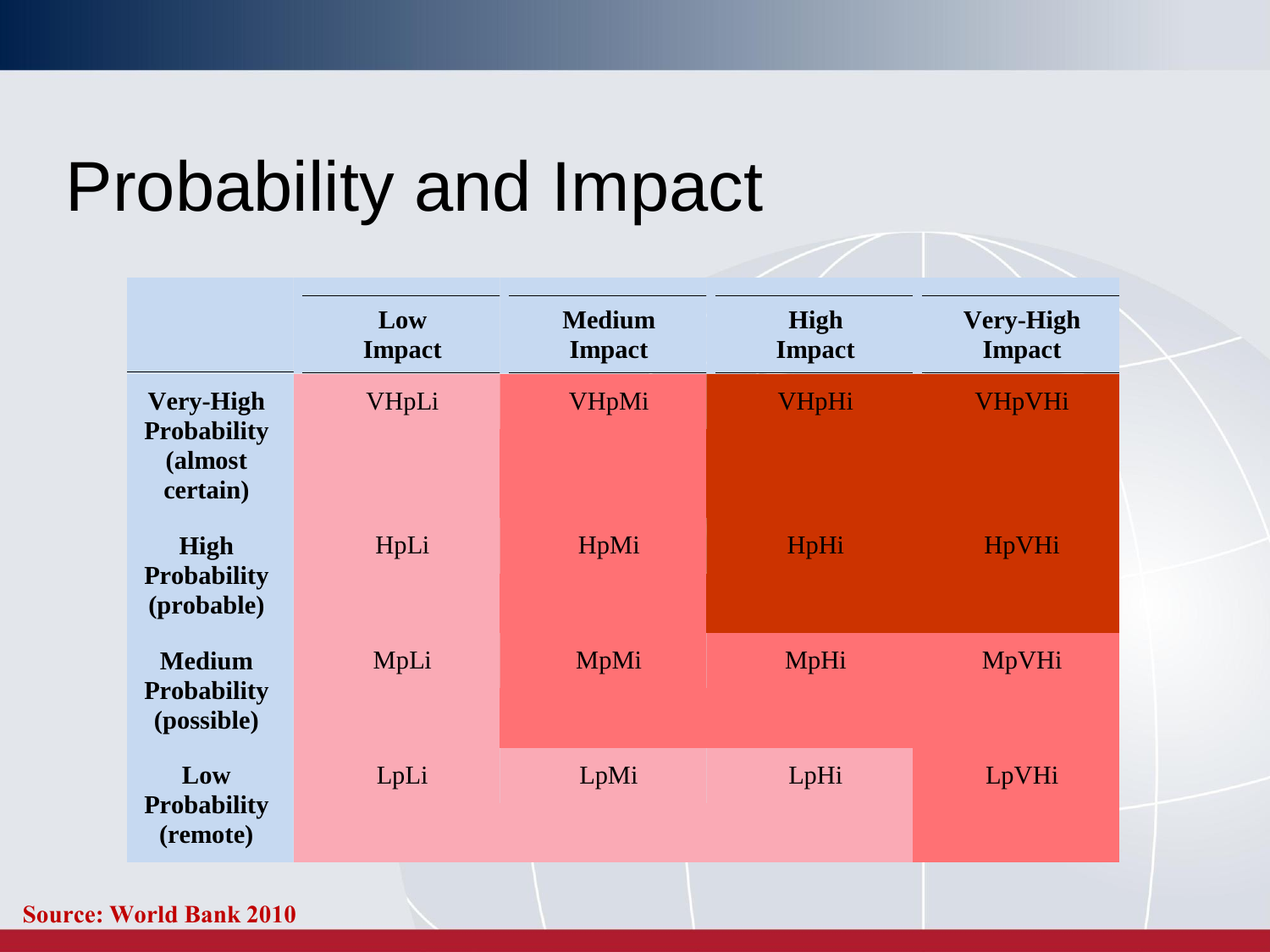## Impact Guidelines

| <b>Assessment of</b> | <b>Reputational</b>                                | <b>Financial Loss</b>                                                     | <b>Impact on Outputs</b>                  |
|----------------------|----------------------------------------------------|---------------------------------------------------------------------------|-------------------------------------------|
| <b>Impact</b>        | <b>Impact</b>                                      | <b>Impact</b>                                                             | or Budget Variance                        |
| <b>Very-High</b>     | Loss of stakeholder confidence                     | Reported in government's financial                                        | Significant delay in achieving outputs    |
|                      | Loss of market confidence                          | statements                                                                | Significant debt service budget variance  |
|                      | Loss of trust, e.g. from primary dealers           | Significant amount of time spent<br>dealing with issue (i.e. greater than | (i.e. greater than 10%)                   |
|                      | Extensive media coverage                           | 30 person-days)                                                           |                                           |
|                      | High-level ministerial enquiry [or<br>resignation] |                                                                           |                                           |
| <b>High</b>          | Strained stakeholder relationships                 | Reported to minister                                                      | Large delay in achieving outputs          |
|                      | Temporary loss of market confidence                | Large amount of time spent dealing                                        | Large debt service budget variance        |
|                      | Moderate media coverage                            | with issue                                                                | (i.e. between 5% and 10%)                 |
|                      | Ministerial enquiry                                | (i.e. between 20 and 30 person-days)                                      |                                           |
| <b>Medium</b>        | Increased stakeholder attention                    | Reported to the entity responsible for                                    | Moderate delay in achieving outputs       |
|                      | Market confidence not affected                     | monitoring the DMU                                                        | Moderate debt service budget variance     |
|                      | Minor, if any, media attention                     | Moderate amount of time spent dealing                                     | $(i.e. between 3\% and 5\%)$              |
|                      | Major attention within ministry/DMU                | with issue (i.e. between 10 and                                           |                                           |
|                      |                                                    | 20 person-days)                                                           |                                           |
| Low                  | Stakeholder and market relationships               | Included in internal monthly reports                                      | Little or no delay in achieving outputs   |
|                      | intact                                             | Minimal amount of time spent dealing                                      | Little or no debt service budget variance |
|                      | No media coverage                                  | with issue                                                                | $(i.e. less than 3\%)$                    |
|                      | Internal ministry/DMU enquiry                      | (i.e. less than 10 person-days)                                           |                                           |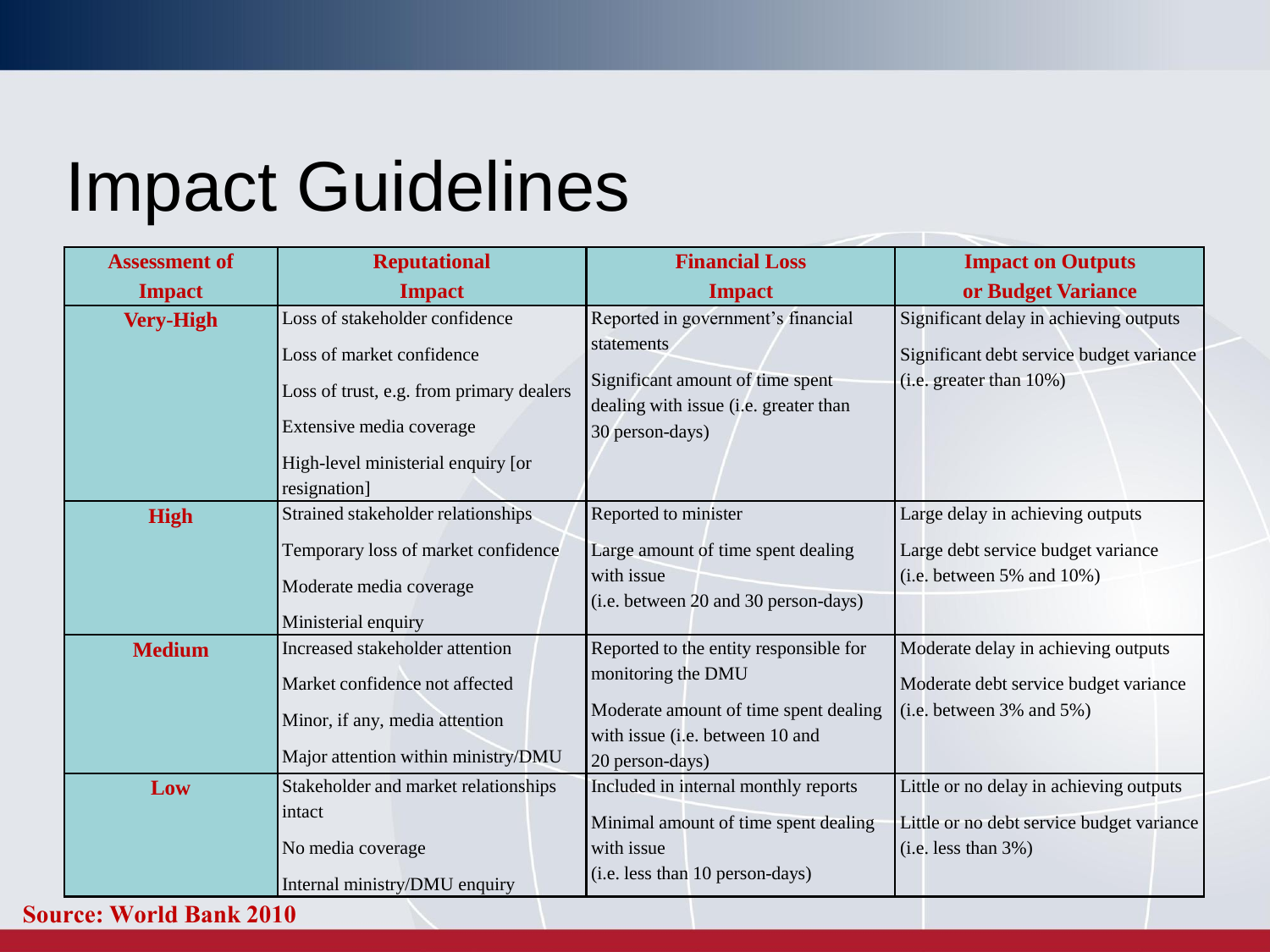## Business Continuity Planning

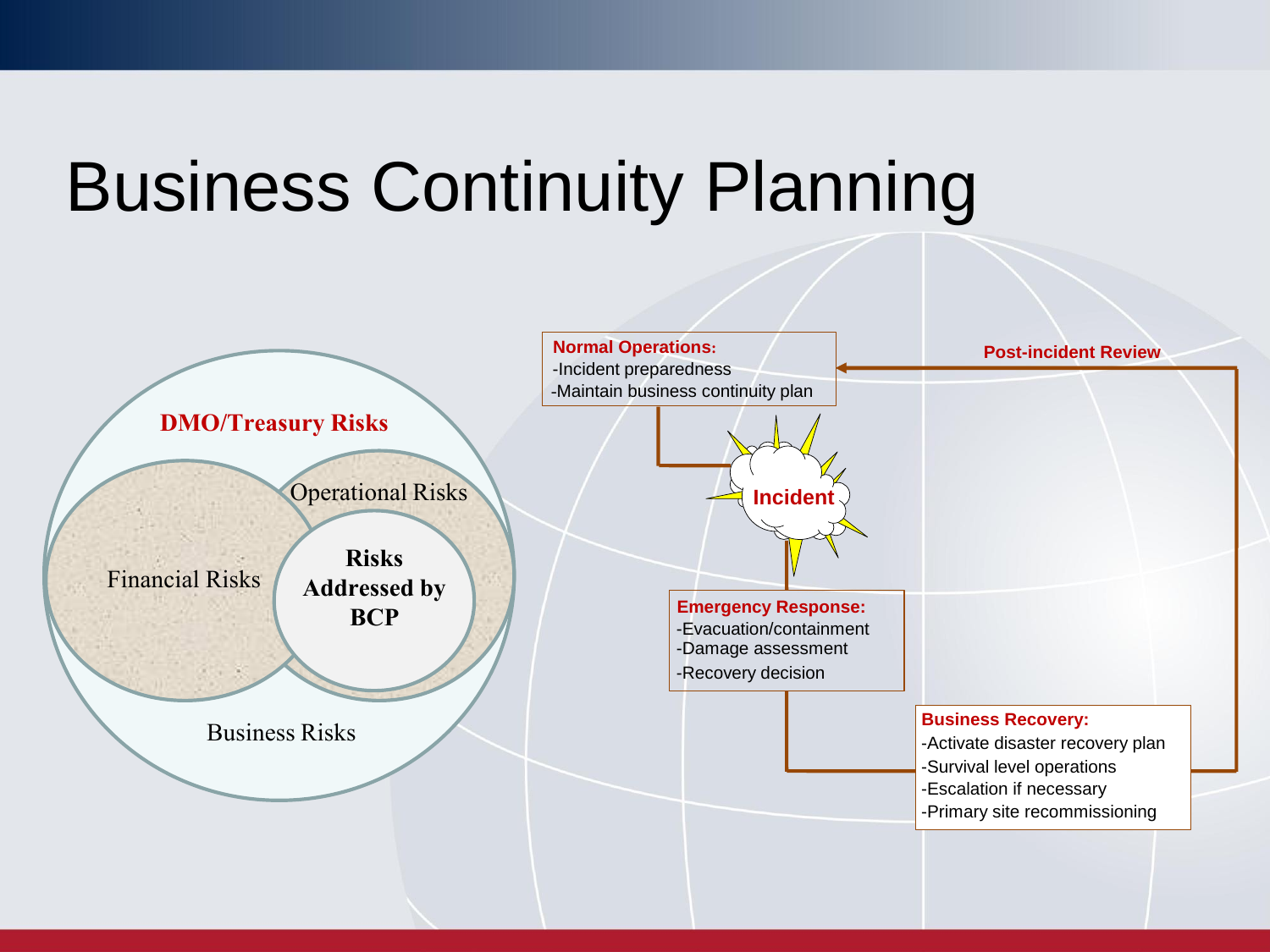## Six-step BCP/DRP Framework

- 1. Document **business activities** and critical processes and systems
- 2. Undertake **business impact analysis** to assess probability and impact
- 3. Develop **BCP/DRP** (include 3rd parties)
- **4. Implement** or **update** BCP/DRP
- **5. Training** to imbed into the day-to-day operations of the treasury
- 6. Regular (annual) **testing** and **updating**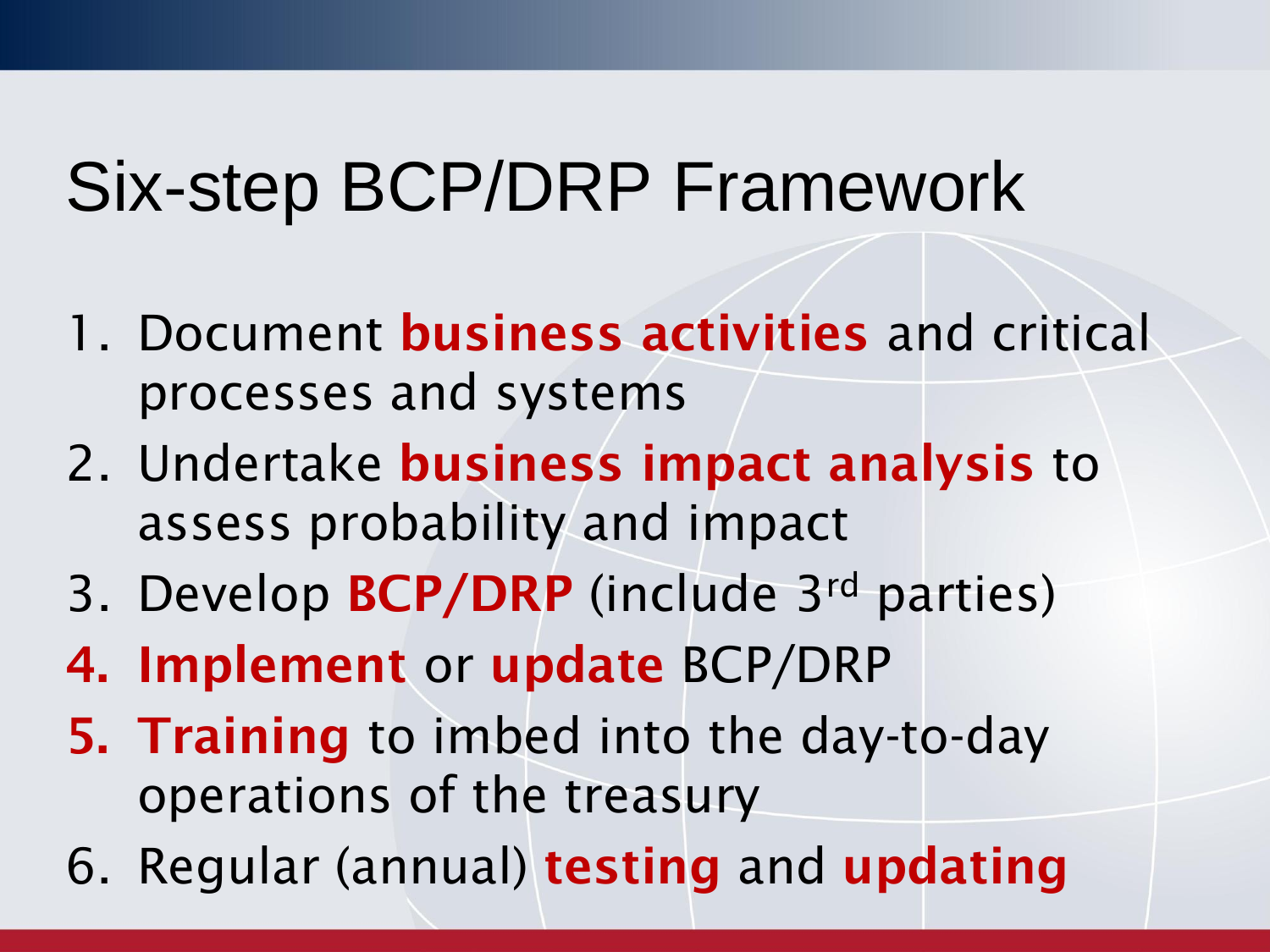## ORM and BCP Strategy

- **Prevention or avoidance**, where the probability of an event occurring is reduced or eliminated
- **Transference**, where risks are passed to third parties such as insurance or outsourcing
- **Containment**, where the potential impact of an event occurring is limited in the early stages using controls or other techniques
- **Acceptance and recovery**, where an event or disruption might well occur but debt management operations can be resumed successfully using the disaster recovery plan

**Source: World Bank 2010**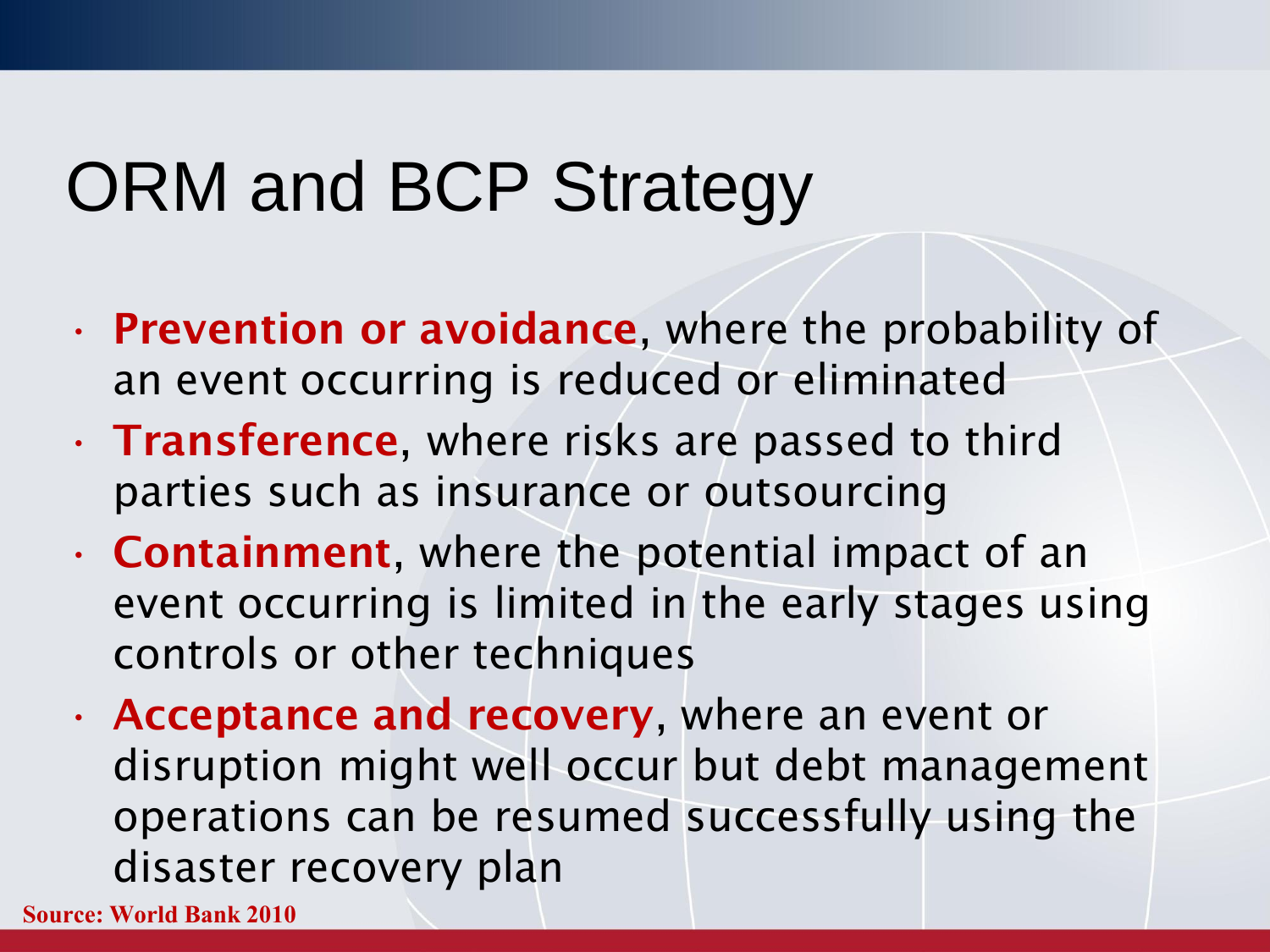## ORM and BCP Implementation

- Appoint an **ORM/BCP champion** to oversee implementation of measures approved by senior management:
	- training program
	- raising awareness
	- introducing ORM/BCP into service level agreements
	- developing control tools and mitigation strategies
	- developing reporting requirements
	- maintaining ORM/BCP and annual testing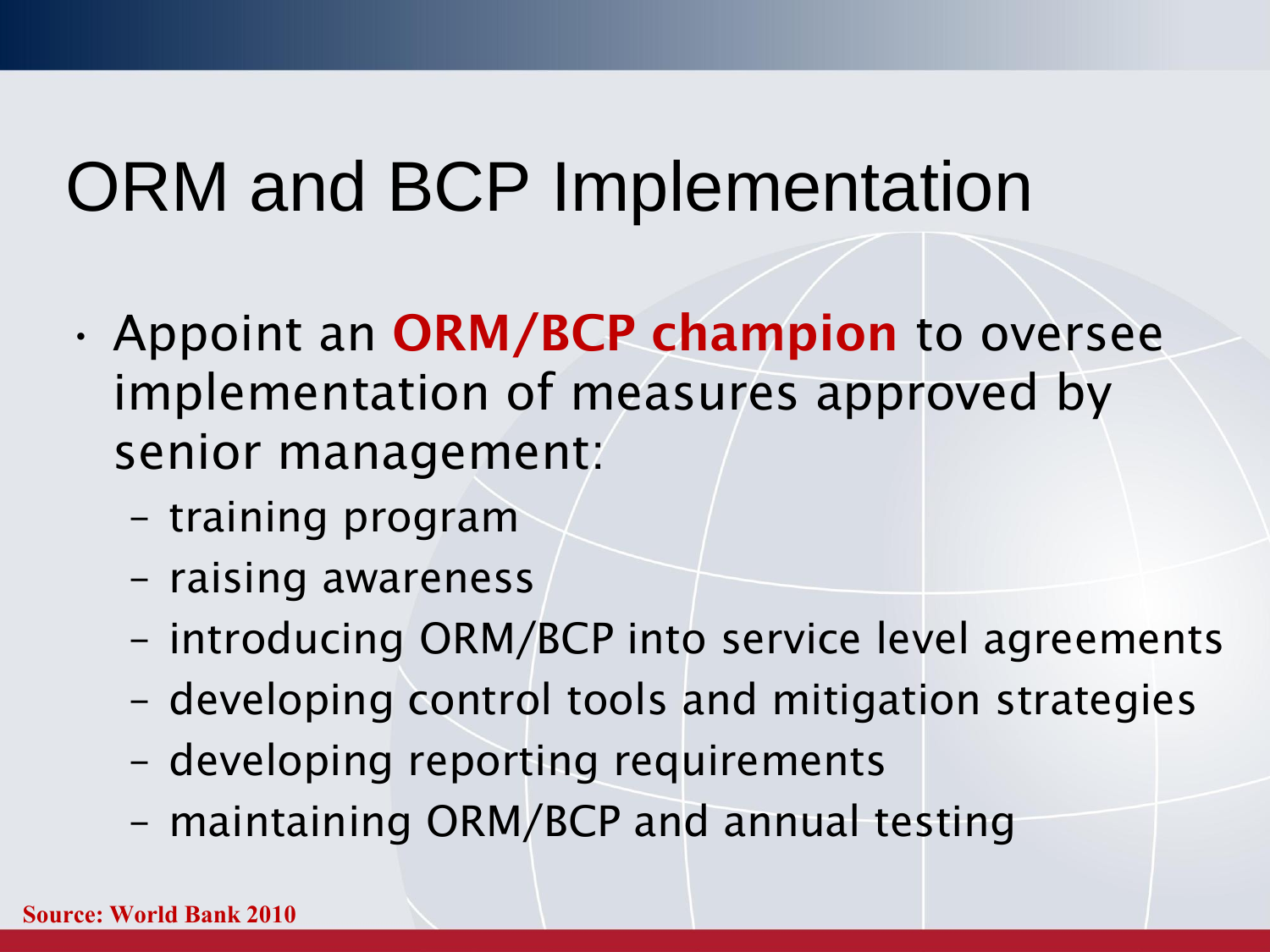## References

- Bank for International Settlements (2003), **"Sound Practices for the Management and Supervision of Operational Risk"**, Basel Committee on Banking Supervision [<http://www.bis.org/bcbs/index.htm>]
- Committee of Sponsoring Organizations (COSO) of the Treadway Commission (2008), **"Internal Control – Integrated Framework: Guidance on Monitoring Internal Control Systems"** [\[http://www.coso.org\]](http://www.coso.org/)
- TransConstellation (2007), **"Best Practices in Qualitative Operational Risk Management: The ORM Reference Guide"**  [\[http://www.transconstellation.com\]](http://www.transconstellation.com/)
- TransConstellation (2007), **"Roadmap to Operational Risk Management Success: The ORM Maturity Benchmark"** [\[http://www.transconstellation.com\]](http://www.transconstellation.com/)
	- World Bank (2010), **"Guidance for Operational Risk Management in Government Debt Management"** by Tomas Magnusson, Abha Prasad and Ian Storkey [\[http://go.worldbank.org/GLNMQ6PVA0](http://go.worldbank.org/GLNMQ6PVA0)]